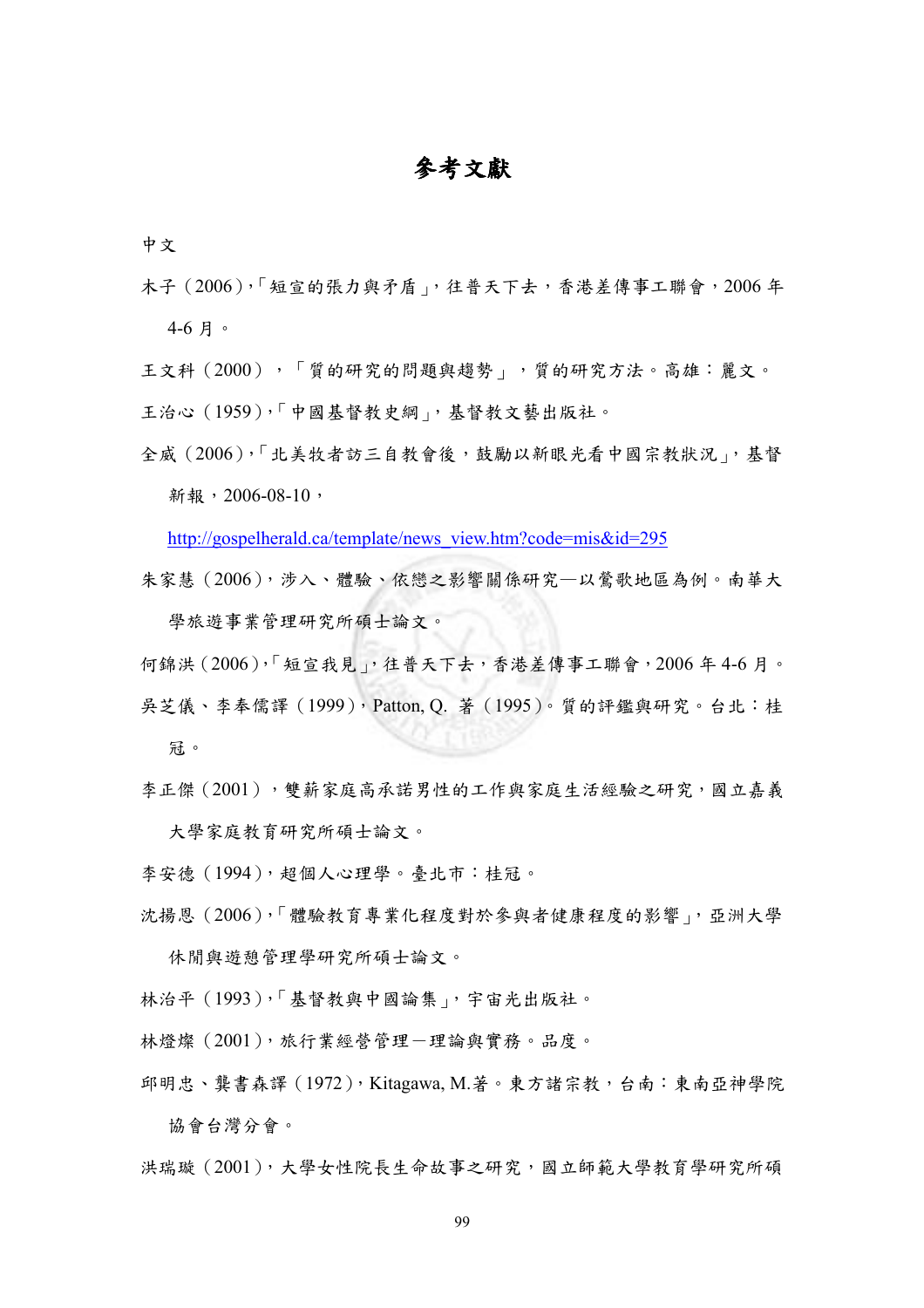士論文。

- 洪福財(1998),從「詮釋學」觀點談教育研究結果的解釋與應用,台北師院學 報,11 期。
- 徐正芳(2005),「體驗式教學訓練成效之因素探討」,國立中央大學人力資源管 理研究所碩士論文。
- 高淑清(2000),「現象學方法及其在教育研究上的應用」,質的研究方法。高雄: 麗文。
- 高淑清(2001),「在美華人留學生太太的生活世界:詮釋與反思」,本土心理 學研究。
- 張小玉(2004),「靈恩運動對今日石磊教會的影響」,台灣神學院碩士論文。
- 曹衛東、王志敏、刁承俊譯(2005),Simmel, G.著。現代性、現代人與宗教。台 北:商周。
- 梁福鎮(2000),「詮釋學及其在教育研究上的應用」,質的研究方法。高雄: 麗文。
- 梁福鎮(2000),「詮釋學及其在教育研究上的應用」。質的研究方法(頁 221-234)。高雄:麗文。
- 畢恆達(2001),「詮釋學與質性研究」,質性研究、理論、方法及本土女性研 究實例,台北:巨流。
- 陳伯璋(2000),「質性研究方法的理論基礎」。質的研究方法。高雄:麗文。
- 陳雅玲(2007),「放大你的格局,人一輩子要有一次壯遊」,商業周刊雜誌1004 期。
- 游家政(1993),「詮釋學與教育研究」,教育學方法論,台北:五南。
- 黃發典譯(1993),Lanquar, R.著。觀光旅遊社會學。台北:遠流。

揚牧(2004),「一首詩的完成」,洪範出版社。

熊黃惠玲(2006),「香港教會短期宣教調查報告」,往普天下去,香港差傳事工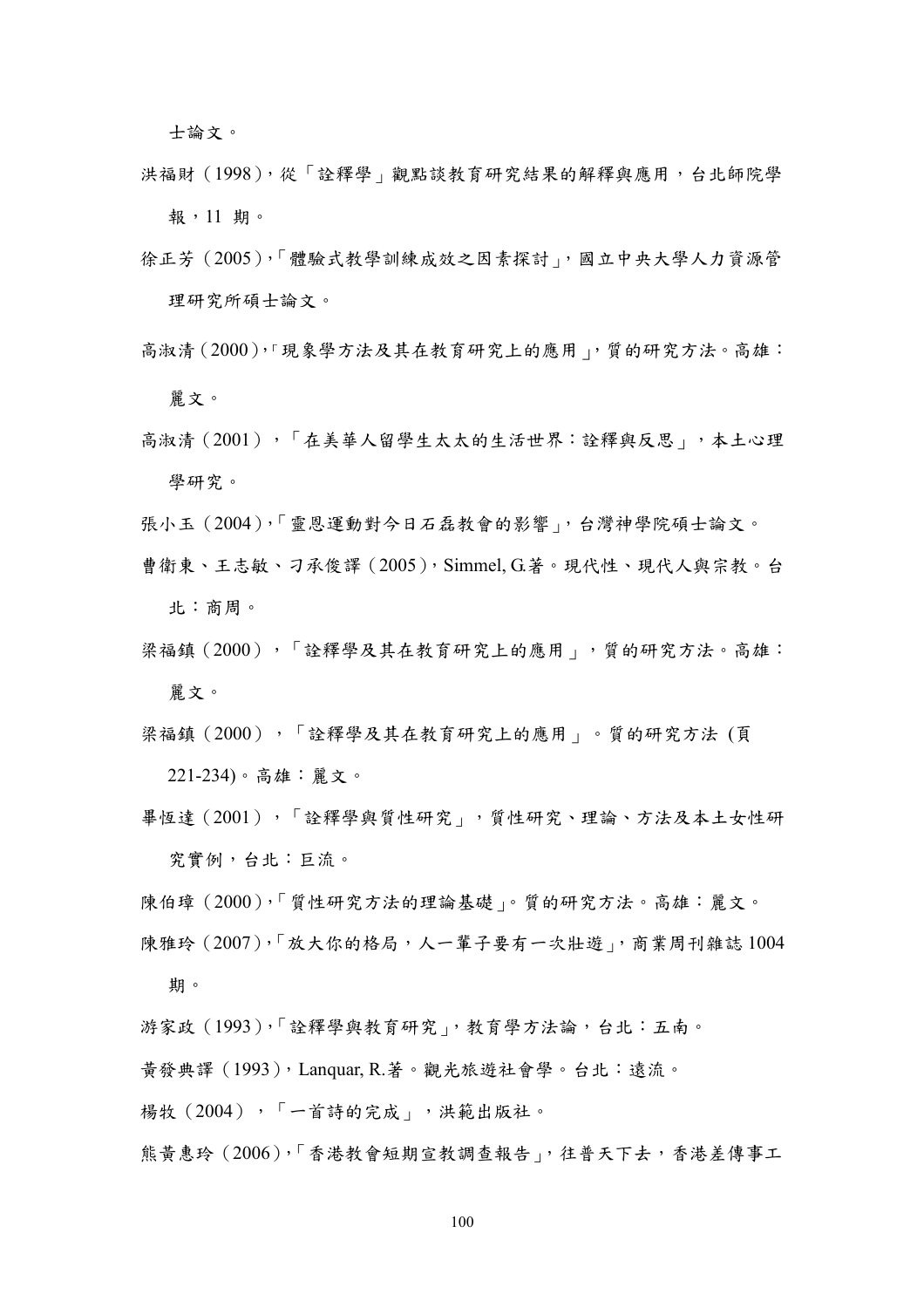聯會,2006 年 4-6 月。

熊黃惠玲(2007),「普世福音傳播現況」,往普天下去,香港差傳事工聯會,2007 年 1-3 月。

劉修祥譯(1990),Pearce, L. 著。觀光客行為的社會心理分析。圓神出版社。

- 蔡怡佳、劉宏信譯 (2001), James, W. 著。宗教經驗之種種。台北:立緒。
- 蔡麗伶譯(1990),Mayo, J. & Jarvis, P.著。旅遊心理學。台北:揚智。
- 謝曉雯(2001),變中找序--初為人父母之生活經驗,國立嘉義大學家庭教育研 究所碩士論文。

## 英文

- Adler, J. (1981). Reentry: Managing cross-cultural transitions. Group and Organizational Studies, 6, 341-356
- Aikman, D. (2003), Jesus in Beijing : How Christianity Is Transforming China and Changing the Global Balance of Power, Regnery Publishing, Inc.
- Atkins, A. (1991). Work teams? No, "taste and see" teams. Evangelical Missions Quarterly 27: 384-87.
- Baeq, D. (2005). A study on trends and future of Korean American short-term mission, Fuller Theological Seminary.
- Barnes, S. (1992). The changing face of the missionary force. Evangelical Missions Quarterly 28: 376-381.
- Belay, G. (1996). The (re)construction and negotiation of cultural identities in the age of globalization. Interaction and Identity, 5, 319-341.
- Berns, G. (2005). Satisfaction: The Science of Finding True Fulfillment. Henry Holt &  $Co<sub>1</sub>$
- Bruner, S., (1960). The process of education. Harvard University Press, Cambridge MA.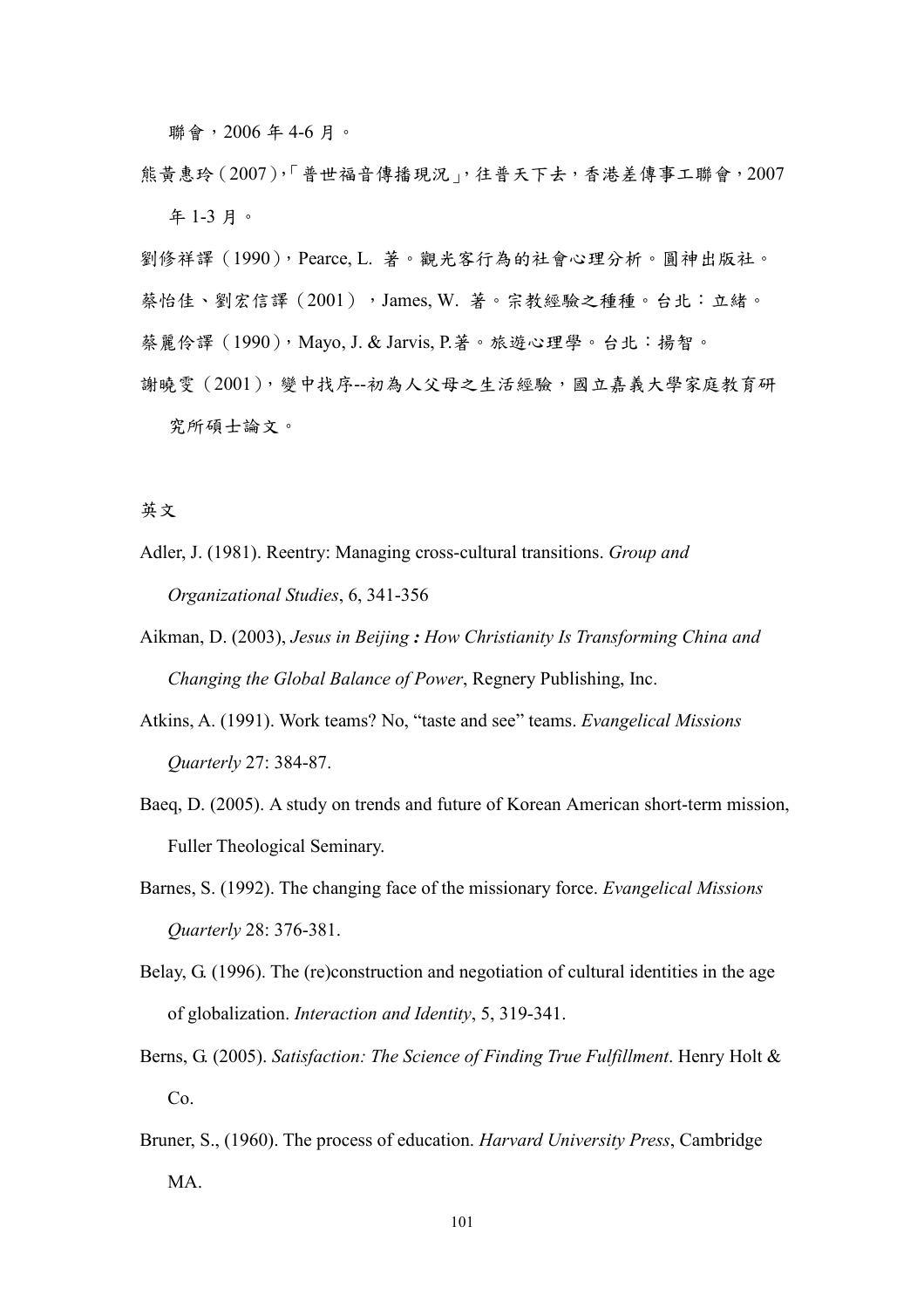Bush, L. (2000). The Long and Short of Mission Terms. Mission Frontiers 22: 16-19. Cohen, E. (1972). Toward a Sociology of International Tourism. Social Research.

Csikszentmihalyi, M. (1975). Beyond boredom and anxiety. San Francisco: Jossey-Bass.

Dewey, J., (1938). Experience and education. New York: Macmillan.

- Engel, J. & Jones, J. (1989). Baby Boomers and the Future of World Missions. Wheaton, IL: Department of Communications, Wheaton College Graduate School.
- Gass, A., (1990).Transfer of Learning in Adventure Education. In Miles, J. & Priest, S. (Eds.). Adventure Education. State College, PA: Venture Publishing, Inc. 199-207.
- Godbey, G. (1994). Leisure in Your Life: An Exploration (4th ed.). Pennsylvania: Venture Publishing Inc.. 208-209.
- Guan, J., & Dodder, R. A. (2001). The impact of cross cultural contact on value and identity: A comparative study of Chinese student in China and in the U.S.A. Mankind Quarterly, 31, 271-289.
- Harris, P. (2002). Calling young people to missionary vocations in a "yahoo" world. Missiology: An International Review 30: 33-50.

Honig, A., (2005) "Study Questions Whether Short-Term Missions Make a Difference".Christianity Today. Accessed 3/15/07.

http://www.ctlibrary.com/ct/2005/juneweb-only/12.0c.html

Jeffery, P. (2001). Short-term mission trips. The Christian Century, 118 (34), 5-6.

- Kolb, A., (1984). Experiential learning: Experience as the source of learning and development, Englewood Gliff, NJ.
- Loobie, S. (2000). Short-Term Missions: Is It Worth It? Latin American Evangelist January- March. Accessed 3/15/07. Available from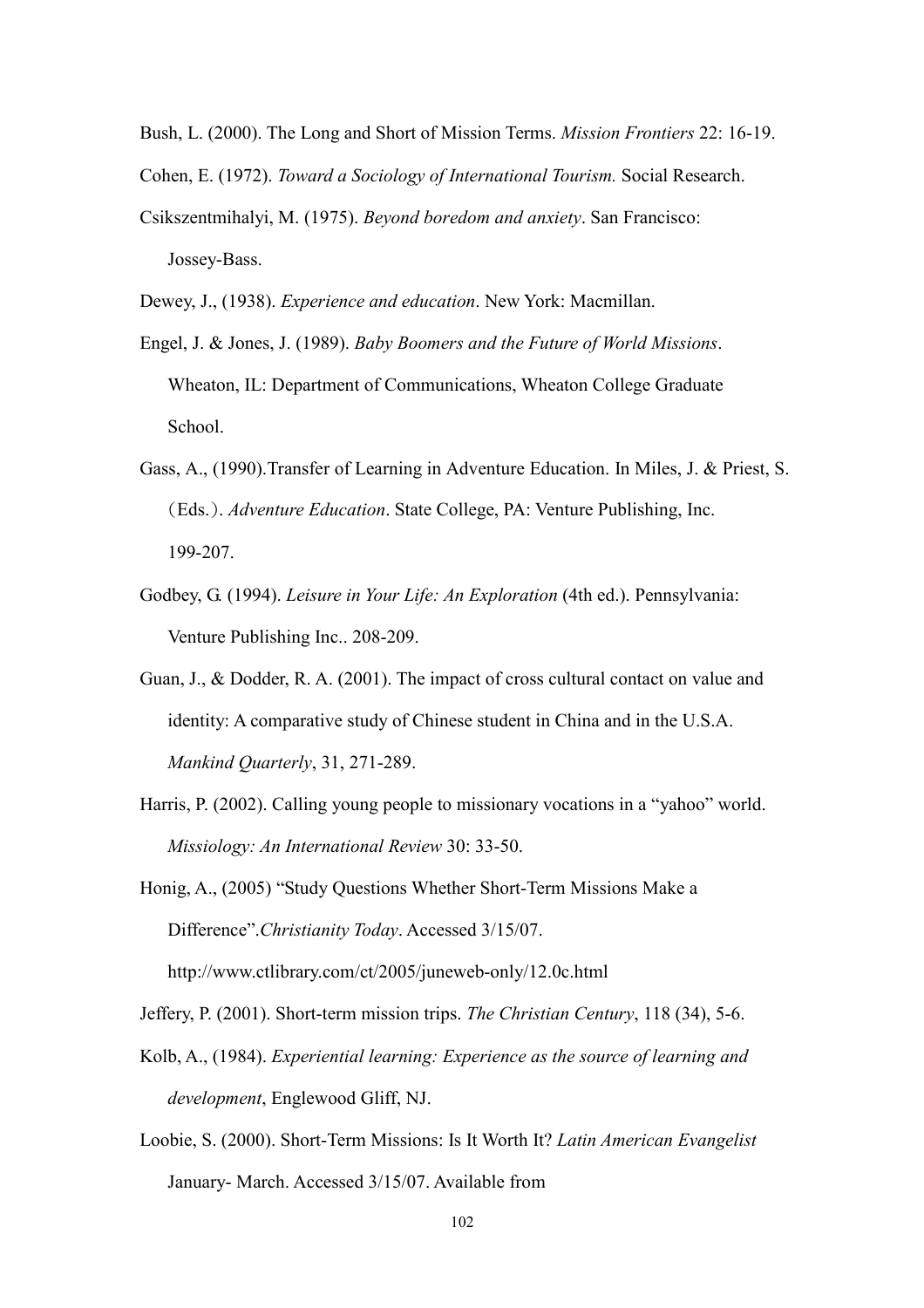http://www.lam.org/news/article.php?id=109 .

- Luckner, L. & Nadler, S. (1997). Processing the experience:strategies to enhance and generalize learning  $(2^{nd}$  ed.). Dubuque, IA: Kendall/Hunt.
- Massaro, D. (2000). Short-term missions. Evangelical Dictionary of World Missions. Grand Rapids, Mich.: Baker Books, 873-874.
- McClintock C. G. & Davis, J. (1958). Changes in the attribute of "nationality" in the self-percept of the "stranger." The Journal of Social Psychology, 48, 83-193.

McDonough, P. & Peterson, R. (1999). Can short-term mission really create long-term career missionaries? STEM Ministries.

- McManners, J. (1990), The Oxford Illustrated History of Christianity, Oxford University Press.
- Moore, L., Jones, B. V., & Austin, C. N. (1998). Predictors of reverse culture shock among North American Church of Christ missionaries. Journal of Psychology and Theology, 14(4), 336-341.
- Mumper, S. (1986). Are Short-term Volunteers the Way of the Future? Christianity Today 30 (April 4): 41.
- Peterson, R. & Peterson, D. (1991). Is Short-Term Mission Really Worth the Time and Money?: Advancing God's Kingdom Through Short-Term Mission: Results of STEM Short-Term Mission Research. STEM Ministries.
- Priest, S. (1990), Adventure Education. State College, PA : Venture Publishing, Inc.
- Raschio, R. A. (1987). College students' perceptions of reverse culture shock and reentry adjustments. Journal of College Student Personnel, 28, 156-162.
- Schroeder, E. H. (1995). The short-term missions boom. Missiology, 22, 544-545.
- Scoot, A. (1988). Outward Appearances. Accountancy. 120(1140), 109-110.
- Spickelmier, J. (1984). Invest in only the best. Evangelical Missions Quarterly 20:

172-175.